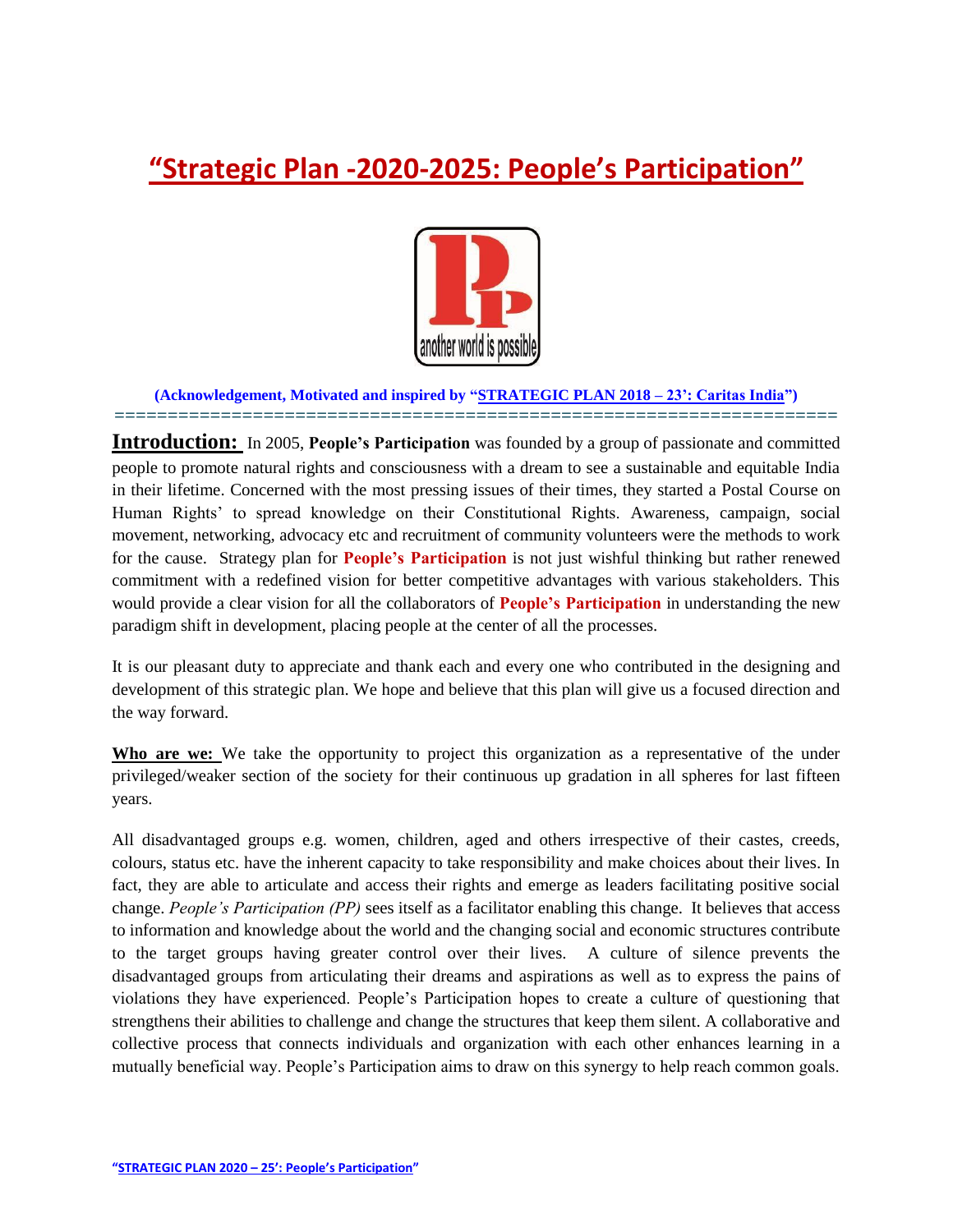*People's Participation* activities spread to several Districts in West Bengal and assistant has come from the local authorities, eminent personnel and citizens. Committed individuals from every lifestyle have chipped in. Since its inception, the goal of the *People's Participation* team has been to ensure that people gets their rights and is living in a healthy environment. Since 2005*People's Participation* has organized thousands of people in different areas to become human rights facilitators, catalyzing life style changes within their communities. *People's Participation* has developed a unique model based on Peoples' rights to participation and development wherein they act as agents of change by forming groups and spreading awareness within their localities.

As we look back on another year and reflect on achievements and obstacles, let us reiterate the key elements that make *People's Participation* unique—its replicable and strong foundation, a broad vision encompassing an inclusive geographical approach, a complete coverage, coupled with close links and cooperation with the Government.

## **VISION of "People"s Participation":**

We are committed to social justice, sustainable development and human rights. The right to communicate freely is a basic human right and a necessity for sustainable development. Access to information is essential to informed decision-making at all levels. We are committed to the dissemination of information and promotion of sustainable development initiatives, in response to the needs of underrepresented and marginalized sectors of society.

For bridging the data gap and improving information availability we are committed to develop and establish an ideal medium for the Participation and exchange of a trusted and accurate source of quality information. Empowerment of the vulnerable section of the disadvantaged section; to provide basic Education, Health, Training, Recreation to the down trodden people and empowerment of women and adolescent girls of the Society. To secure "Food-Shelter-Work" for all' is our dream.

**Mission:** Our mission is to utilize the available resources in such a way that their uses can lead to substantial improvement in the quality of life of the people with whom work is being done.

## **Values:**

#### **The work of People"s Participation" is guided by the following values:**

•We are pro-poor.

- •We are inclusive, impartial and non-discriminatory.
- •We work in partnership with others to achieve results.
- •We respect fundamental human rights and listen to the people we work with.
- •We value objectivity, integrity, professionalism and openness.
- •We value transparency and accountability.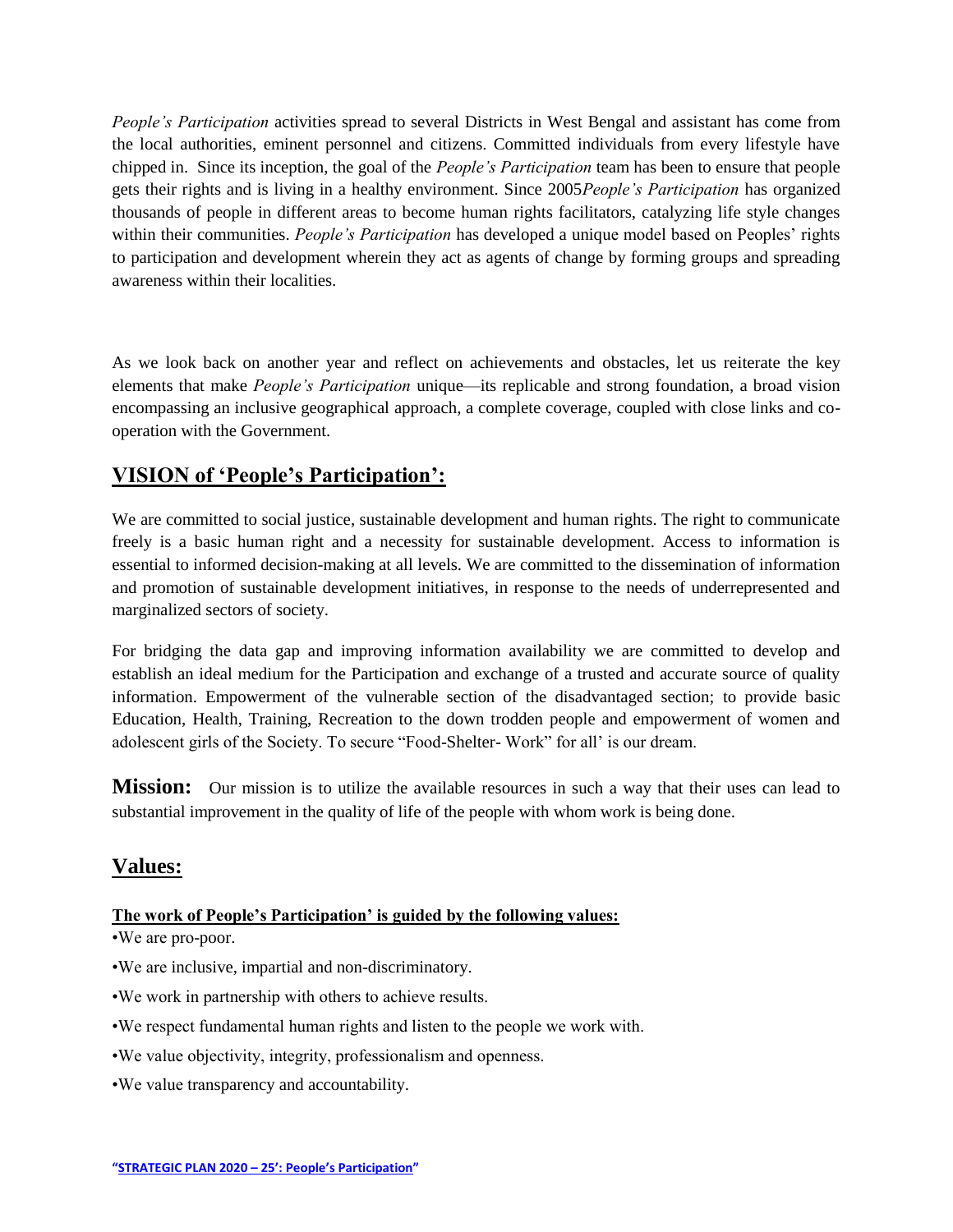- •We esteem entrepreneurship and innovation.
- •We share all knowledge about the work we do

#### **PP in Today:**

**People's Participation** as a small and smart development organization is recognized as a right based social welfare organisation in serving the poor and marginalized. Traversing over 16 years of its service, PP has become an organization promoting Inclusive and equitable development. Its commitment to integrated human development and her constant striving to be relevant to the needs and aspirations of the poor have greatly positioned her as one of the pioneer organizations in the social development scenario. PP has gained and gathered a wealth of experience and expertise in Community Mobilization, Community Organization and different development issues.

#### **Strengths:**

**People's Participation** has a clear vision, mission, values and principles. PP has a strong network partners and community relations at the grass roots. PP has a 16 years long history of good work and established Credibility.

Good relations with governments are its strength. Diverse and expert professional staff team members give an additional advantage to **People"s Participation** in all its development work. PP has successfully integrated its faith-inspired base with a secular approach to work. It has good internal policies and systems. An important strength is the capacity and experience to manage fair portfolio programmes on various themes such as child rights, women-elder-youth empowerment, environment, human rights, beggars, peace, labours, cultural, livelihoods, inclusion, disability etc.

#### **Area of improvement:**

Visibility, branding and strong action based networking of **People"s Participation** needs improvement. Improvement in engagements with other CSOs, other than our traditional partners, is an area of concern for the future. Technological advancement and data management require attention. Traditionally, People's Participation has been implementing programmes through communities of target group beneficiaries' only.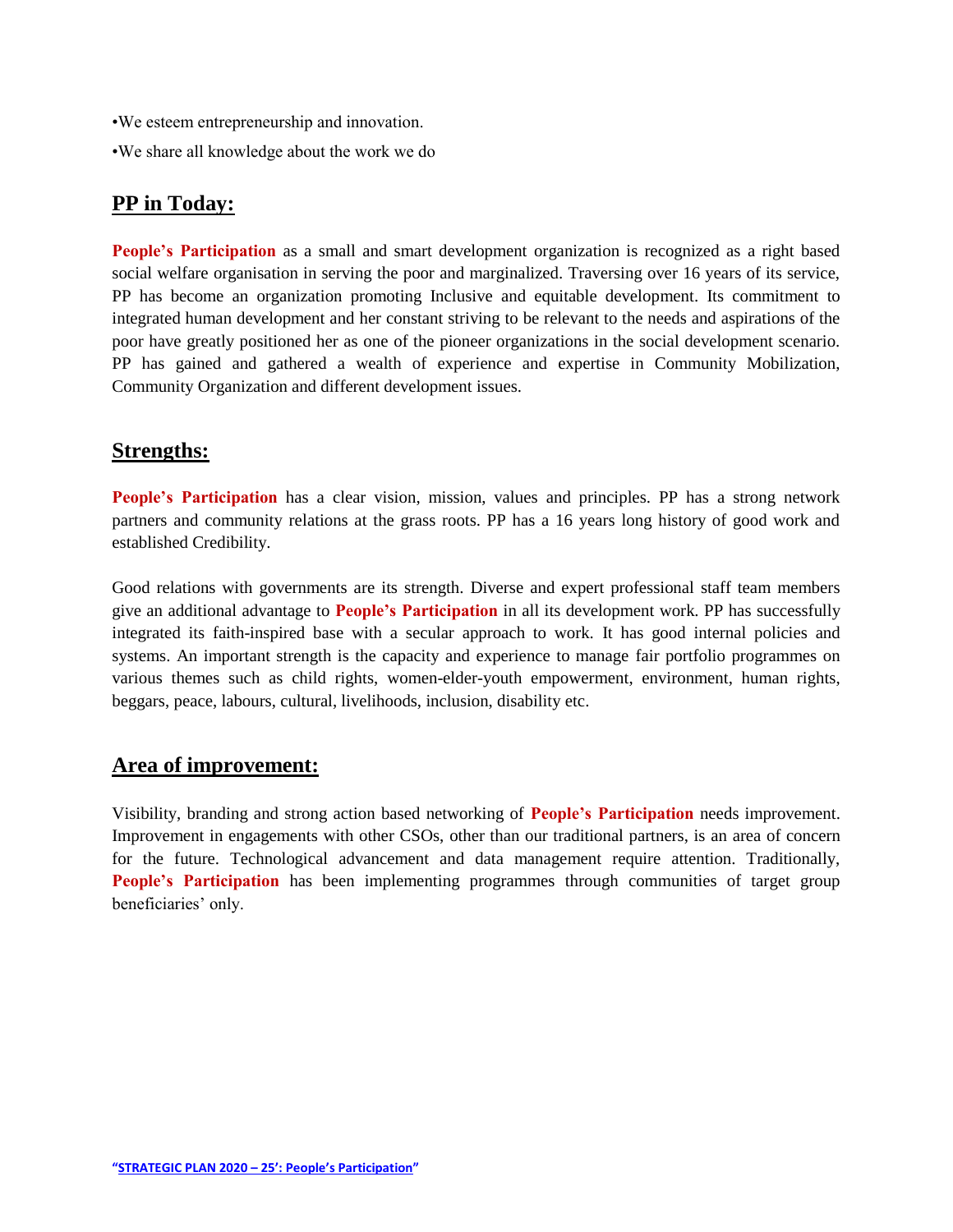#### **Transparency and Accountability:**

We strive to develop our programmes with the involvement of the communities we claim to work with. This makes transparency a dual responsibility for us- we are as accountable to you, our donor and we are equally responsible to the communities we work with. This will be visible in the way we report backwhile we send updates, event reports, and regular reports to our funders, we also ensure that the money we spend on a community is known to them.

### **Opportunities:**

The Sustainable Development Goals: (SDGs) were adopted in September 2015 as a part of the resolution, ‗transforming our world: the 2030 Agenda for Sustainable Development'. India is committed to achieve the 17 SDGs and the 169 associated targets, which comprehensively cover social, economic and environmental dimensions of development and focus on ending poverty in all its forms and dimensions. **People's Participation** does maintain the SDGs agenda transforming our world concept towards the poor and underserved.

## **Volunteering:**

Volunteering means commitment to willing service. Volunteer is a person who according to his/her gifts and capacities is able to perform important tasks in the diaconal work. Most of the volunteers see a deep connection between their faith and their service and it is their faith that prompts them for diaconal work. Volunteerism is not just a token of service but a fundamental option, a way of life that leads to selfsacrifice and can result in total denial of oneself for a supreme purpose. Common citizens are capable and willing to the diaconal work. There are quite a few of them, who are highly qualified and who use their professional skills in diaconal ministry without expecting anything in return.

**People's Participation** understands volunteering as a powerful and practical way to reach out to the most marginalized sections and reduce poverty and inequality. **People"s Participation** believes that it is only when people step forward – either as local or national citizens – the sustainable change happens. By enabling people and the communities to play a more active role in development by volunteering the essential pre-conditions for systemic and sustainable change such as ownership, participation, empowerment and inclusion – can be realized. At its core, volunteering is a powerful expression of a people centered approach to development.

### **Empowered Communities:**

Self-determining decisions and rights based actions are taken by the marginalized communities through community managed and owned systems, organizations and movements at local, regional and National level**.**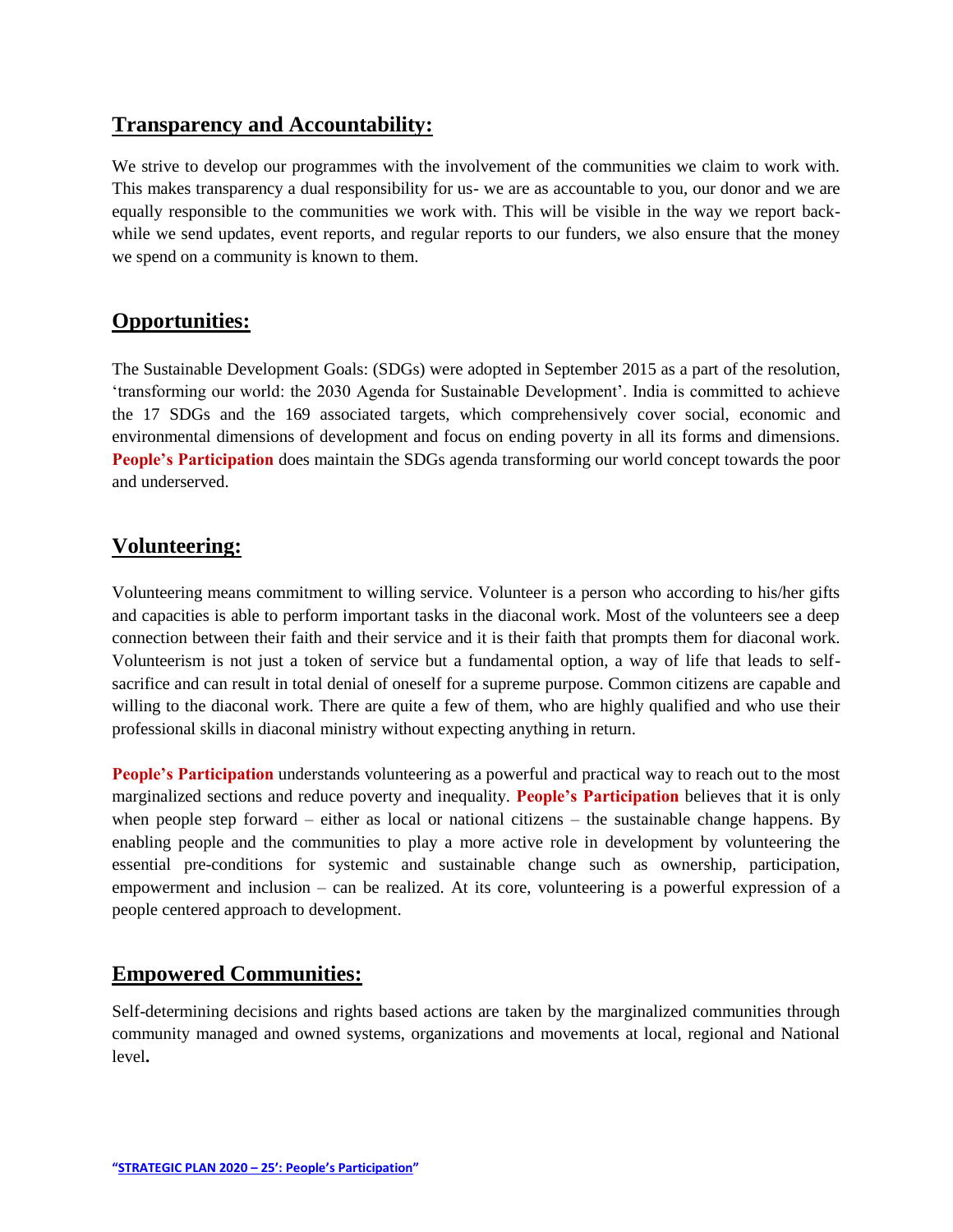#### **Strategic Actions:**

- **Community managed and owned Planning, Monitoring, Evaluation and Advocacy: People"s Participation** would ensure that the local communities have a decisive say at all levels of programme interventions, i.e., Ownership and control by the local community on prioritization of issues, planning of action, taking action and tracking progress on the action plan.
- **Promoting National/State/Regional Peoples' Movements: People"s Participation** will connect of CBOs and target communities in different programme areas and will also connect them to existing or emerging social movements. The strategy would be to facilitate and strengthen social movements at grassroots, state, regional or national level for larger level impacts on policies. These movements should be 'People led'.
- **Leadership development for marginalized communities at all levels- local, state and national level:** The movements and community managed initiatives will need leadership and **People"s Participation** will develop this among the marginalized communities. **People"s Participation** will create a set of change agents who are equipped/capacitated on pro-people values/perspectives and actions and contribute to the transformation of society.
- **Creating Macro-level economic entities controlled by local communities:** Our prime communities lose out, as their produce is sold at low prices in a market controlled by exploitative forces. On the other hand, there are successful experiments of collectives of communities into various types of processing, manufacturing or marketing processes.
- **Dialogue with poor:** This dialogue is done in multiple ways: through empowerment, education and facilitation of developmental actions. **People"s Participation** will build capacities of partner organizations and partner communities to dialogue for the poor. It will take actions in solidarity with the poor in their struggle for rights, entitlements, dignity and basic service.
- **Dialogue with duty bearers: People's Participation** will advocate with different stakeholders namely – the affluent sections to share the riches with the poor; the Legislature and policy makers for influencing policy; with the Executive and local governance systems for policy and programme implementation; with the media for highlighting and sensitizing the issues and with the larger public through public campaigns and with the corporate towards sustainable and responsible business practices.
- **Dialogue with nature: People's Participation** will be promoting actions for a human ecology, actions on eco-based climatic resilience and actions for the protection of natural resources.
- **Identify, engage and retain volunteers: People"s Participation** will design systems and processes for identifying, engaging and retaining volunteers. PP will cast the net wide and find challenging, interesting and satisfying avenues for volunteers. PP will seek their physical, mental and emotional involvement. It will increase the opportunities for volunteers to contribute for sustainability of the pro-poor social change processes.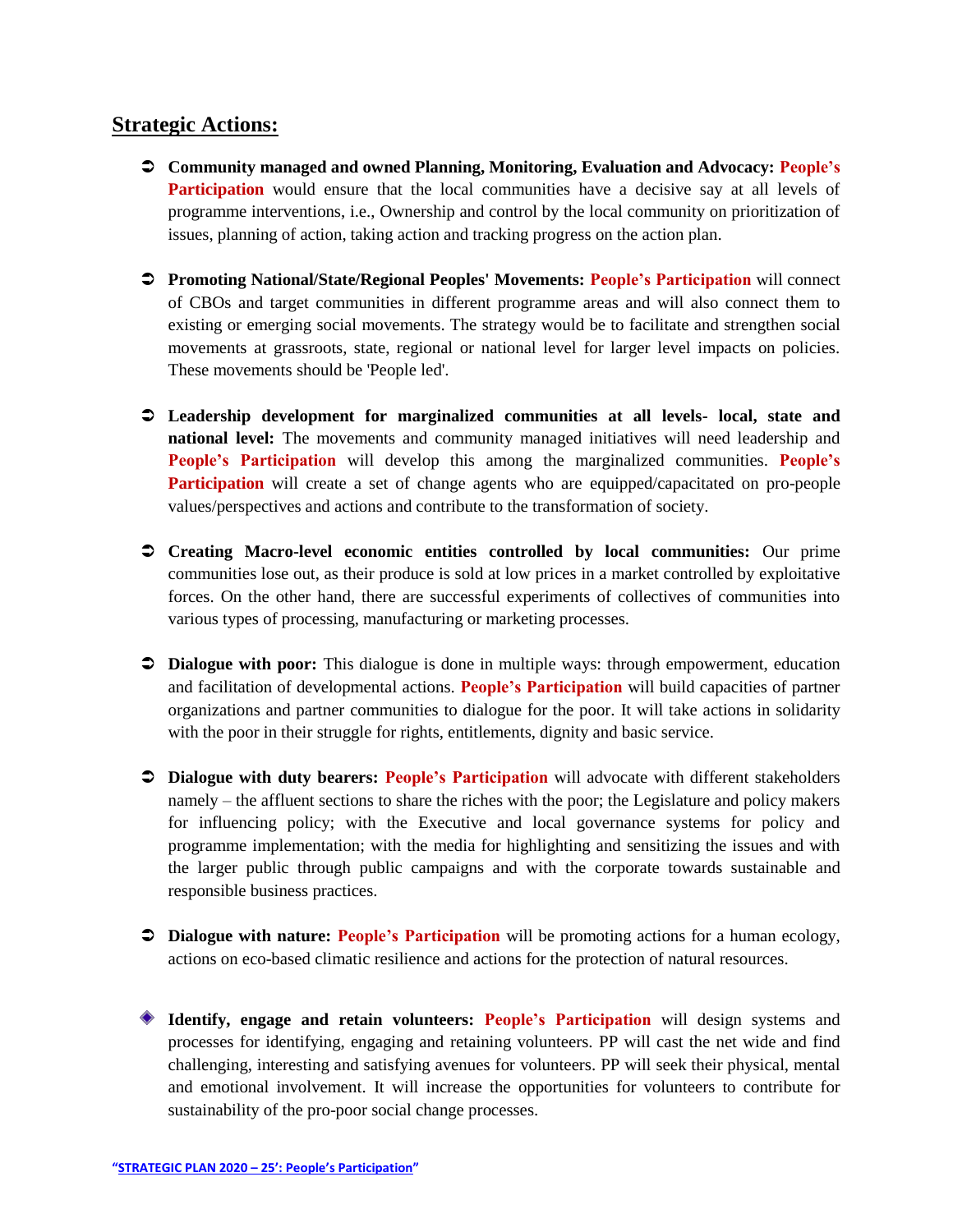- **Ensure standards of best practice and consistency in supporting volunteers:** Volunteers will be prompted to undertake committed actions through facilitation and quality support from time to time. For this, standard processes will be developed and refined on an ongoing basis.
- **Recognize and celebrate volunteers: People"s Participation** will endeavour for meaningful engagement with volunteers and recognize and celebrate volunteers.
- **Develop partnerships with professional associations and bodies like educational and medical institutions, as well as the corporate sector: People"s Participation** has formal and informal contacts with professional associations and bodies. **PP** will formalize these relationships and develop a tripartite link between them, **PP** and volunteers.
- **Mobilizing Community resources:** Engage with community more meaningfully, while respecting and recognizing community's willingness to participate and contribute to social initiative; continue to involve community as partner in action and create new avenues for sharing and giving; Transparent methodology to be adopted with communities to update the fund utilization.
- **Generating support from Corporate Social Responsibility, companies and corporate foundations:** Identify and initiate dialogue with responsible Industries/ corporate that may support **People"s Participation** financially; Sensitization of corporate towards issues and ground realities and explore partnership on real issues for holistic development of community.
- **Increasing government resources in our operations:** Develop and design programme and projects that are connected to Government priorities and budget availability; Cultivate a relation and nurture the process with strong advocacy strategy; Design and conceptualize fundraising campaign on Thematic area aligned with ongoing Govt. campaigns.
- Guidelines, methodologies, practical tools, manuals and training schedules will be developed to operationalize these strategic perspectives to create a common understanding across staff and partners for achieving the desired impacts.

## **Conclusion:**

The new strategic plan will emphasize on new strategic themes like Peace Building, climate Adaptation, peoples' rights' based on the changing context. It also visualizes linking of micro level efforts to create macro level impacts on structural reasons responsible for continued poverty and inequality.

This strategic plan will be converted into workable action plans, achievable targets and indicators. A periodical review of progress on the strategic plan will also be conducted. The reviews will also help in any fine tuning and modifications when needed. Capacity building programmes for staff and partner